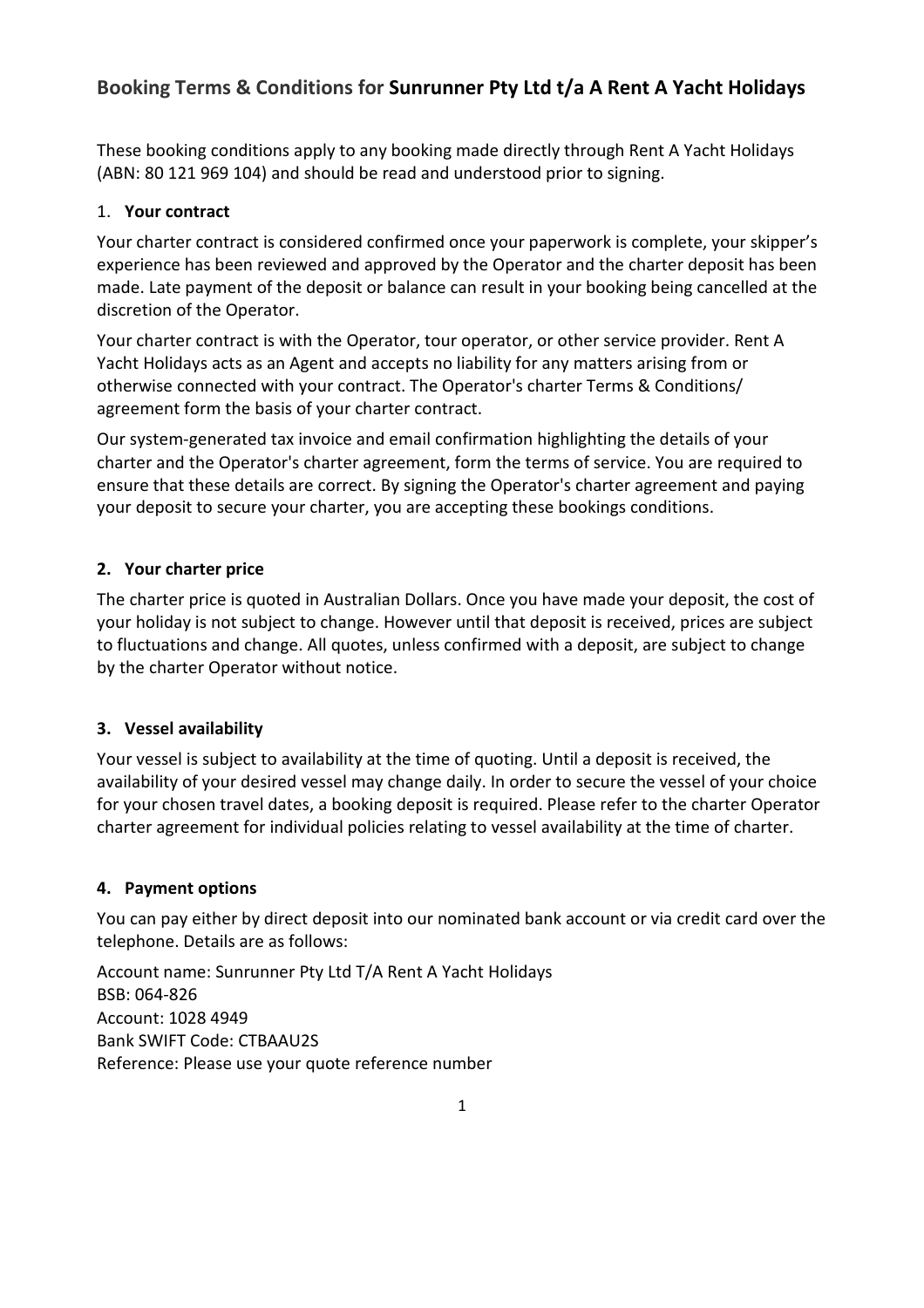You can call us 7 days a week between 8am-5pm AEST on +61 (7) 4948 8280 with your credit card details. A credit card surcharge of 2.5% Visa/MasterCard and 4% AMEX applies. Diners card is not accepted.

#### 5. Payment schedule

Required payment amount and the payment schedule:

- \$750 AUD required as booking deposit to secure vessel and travel dates
- Balance due: dependent on charter Operator (between 70-30 days prior to the charter commencing). You will be advised on your tax invoice of the payment due date.

## 6. Changes to the booking

Once the confirmation deposit has been paid, should you wish to make any changes to your charter booking we will do our utmost to facilitate those changes. However the changes will be at the discretion of the charter Operator. Any request for changes must be made in writing and by the main contact person on the booking. You will be responsible for any costs we incur as a result of any changes made to the booking, which you request.

## 7. Booking cancellation

You may cancel your charter bookings at any time. Written notification of cancellation from the main contact person must be received by us via email, post or in person. Cancellation will be effective on the date it is received by us. Cancellation charges are payable as follows.

Period before departure within with notice of cancellation or major change is received by us:

- More than 70 days: Deposit only
- 70-43 days: 40% of total charter cost
- 42-`5 days: 60% of total charter cost
- 14 days and under: 100% of total charter cost

#### 8. Travel insurance

Rent A Yacht Holidays recommends travel and cancellation insurance to protect against unforeseen curtailments or circumstances beyond travellers' control forcing cancellation. Most Operator charter agreements require the balance of funds to be paid a minimum of 70 days prior to the charter commencing. Once charter fees are paid no refunds are made in the event you are unable to continue with the charter. Inclement weather, health issues, travel arrangement cancellations/rescheduling (flights etc) are some of the situations in which travel insurance would be required to prevent loss of the charter fee paid.